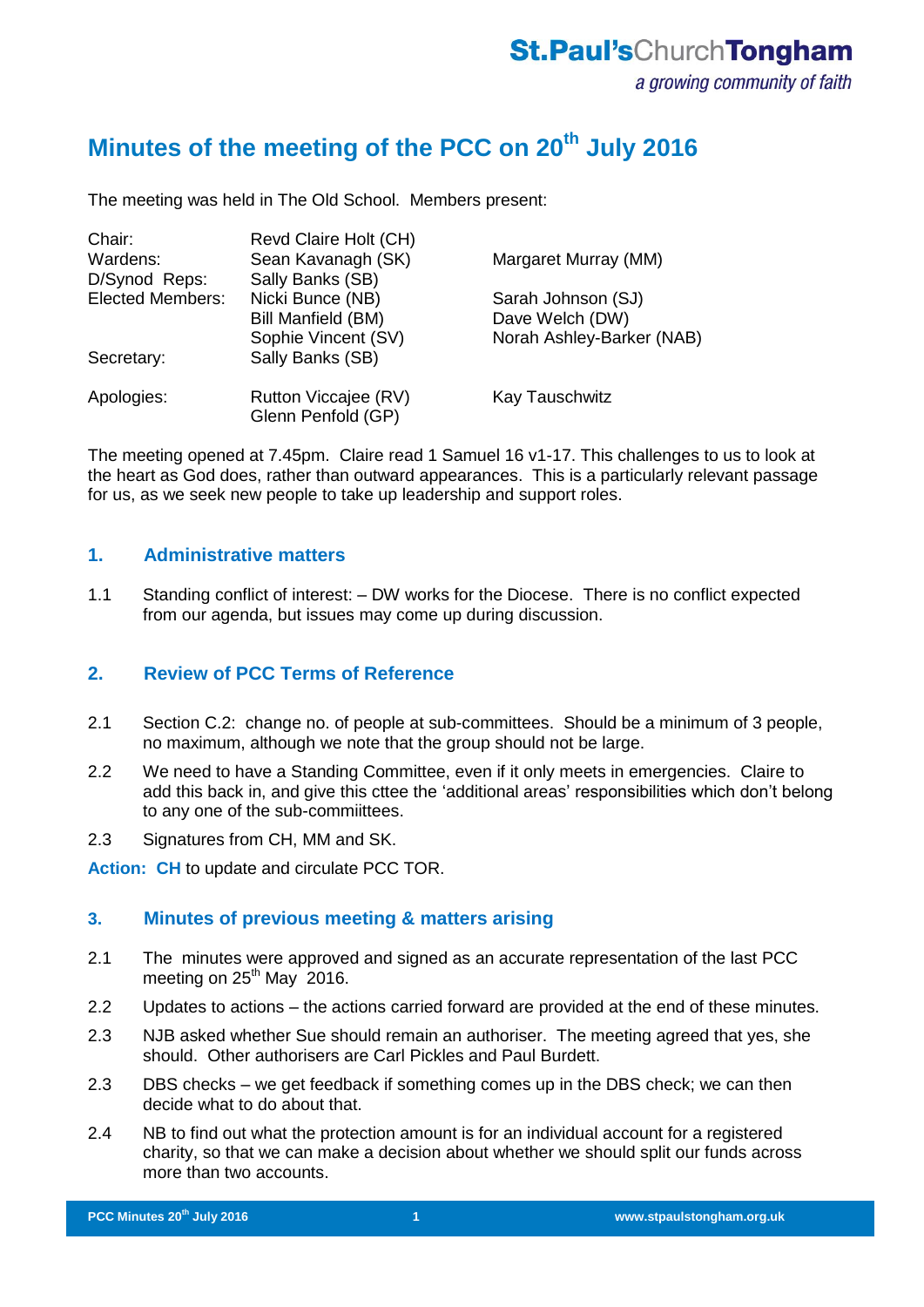**Action: NJB** – determine amount covered by guarantee for charity bank accounts.

2.5 In action 1605/11: CH will talk to Helen Rogers and Pete Shears as they both have fundraising experience in their jobs. DW commented that Juliette at the diocese has a new database with helpful info.

**Action: CH** – include HR and PS in fundraising discussions and planning.

#### **4. Reports from Sub-committees: Vision**

4.1 Claire presented the report from the Vision Sub-Committee.

#### **5. Reports from Sub-committees: Mission**

- 5.1 Margaret presented the report from the Mission Sub-Committee.
- 5.2 Julian Wontner is currently refurbishing the noticeboard made by George Gemson, which is mentioned in the report as a possible solution for a Mission information display in the North Room.
- 5.3 When we review the noticeboards, we should review the position of each, and emphasize the presence of our children on the boards. Noticeboards need to be kept current and not allowed to fossilize or become wallpaper.

#### **6. Reports from Sub-committees: Finance**

- 6.1 Nicki presented the FinSub report, including a run through of the recommendations in the report.
- 6.2 DW: the government could change its policy on Gift Aid, so there's a risk of leaving it unclaimed for too long. MM thinks it shouldn't be left longer than a year. CH the Gift Aid money should be used to provide money to enable us to progress key projects which otherwise wouldn't go forward. NJB we could also consider savings accounts with long notice periods to achieve higher interest with more security. SK could we find out the lead time for actually receiving the Gift Aid funds on application? . DW: we should reflect the true picture of Gift Aid owed to us in our accounts. All agreed.
- **Action: NJB** to contact Diocese to get their advice on how frequently to claim Gift Aid, ie. How long is it advisable to leave funds unclaimed.
- Action: NJB to ask Mike Ellis what the lead time is between claiming and receiving funds.
- 6.3 CH: Now we have the go ahead for our projects, we should progress them as soon as possible, as costs will generally go up. SK: we need to be careful that our accounts don't look too wealthy while we making our grant applications for the ramp project. Timing of projects may sort this out – NRR and Roof by end 2016; Ramp start 2017
- **Action: NJB** to talk to Juliette at the Diocese about the best approach on where to hold funds when making grant application.
- 6.4 Gift Aid forms must be refreshed. DW wording has changed so the old ones won't be valid anyway. This is planned for the stewardship event in September.
- 6.5 JM: it would be useful to highlight how Gift Aid is calculated and how we can optimise our Gift Aid claim. This will be included in the leaflet for the Stewardship event.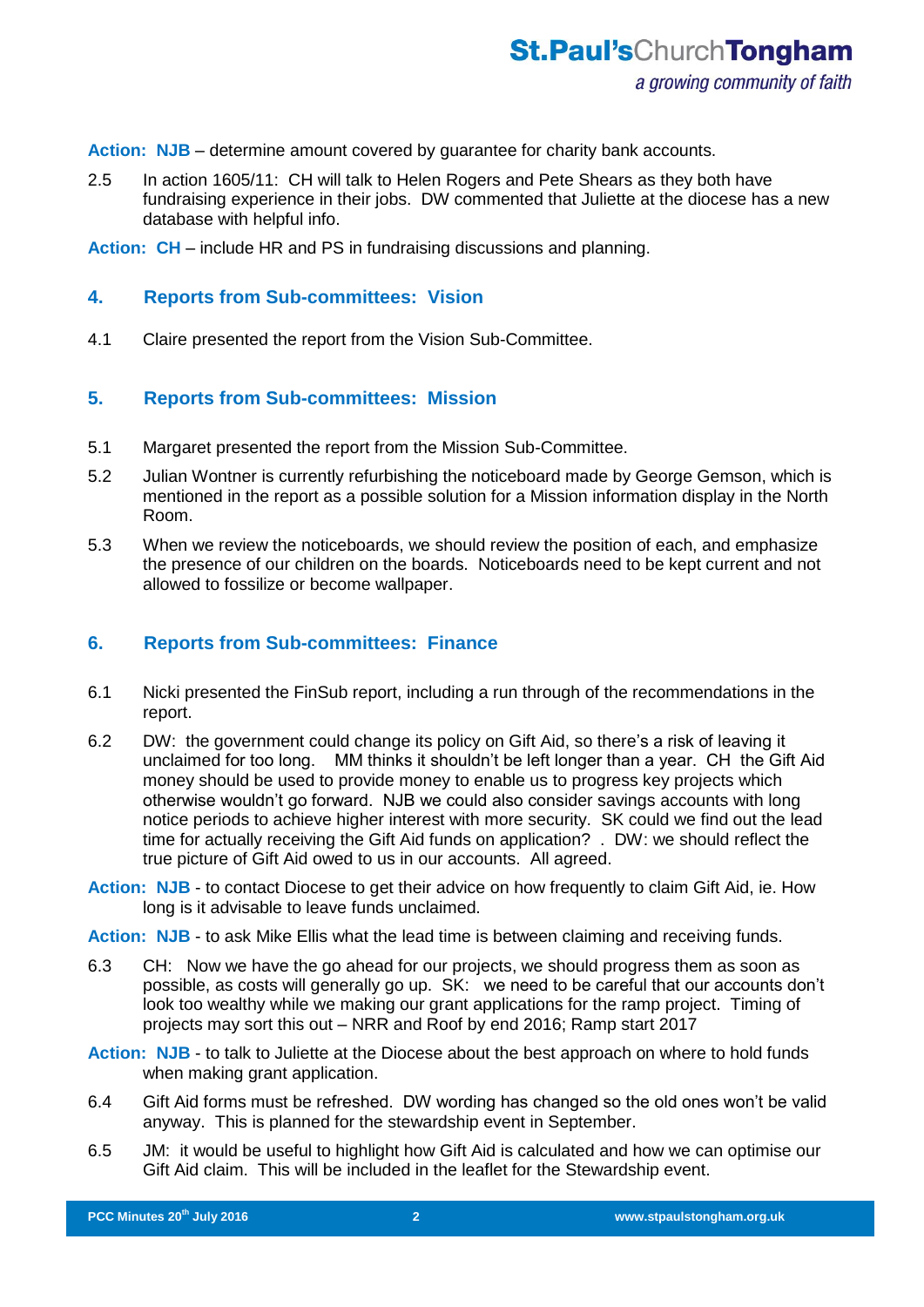## **St.Paul's**ChurchTongham

6.6 The meeting as a whole expressed their appreciation and thanks for Nicki's hard work on the financial spreadsheet, and for a clear presentation of the figures. Any individual comments or requests for detail should be passed to Nicki, as she will be evolving the format as we see how it works over the remainder of the year.

#### **7. Reports from Sub-committees: Maintenance & Projects**

- 7.1 Sean presented the report from the Maintenance Sub-Committee.
- 7.2 Need to approve the cost of the architect putting in the paperwork for planning consent for the ramp/porch project. The meeting approved this cost up to £637.50.
- 7.3 Bell tower.

Action: SK/MM – to get quotations for the bell tower work and the scaffolding required.

- 7.4 The meeting approved funding of £681, which is our contribution required for the North Room renovation project. In addition, £500 has been given by the Parish Council. The remainder will be funded by a grant from SITA Trust, up to a maximum of £9,400.
- 7.5 It was noted that the sub-committees other than finance will need to produce their meeting minutes promptly, so that their proposals and funding decisions/requests are notified to the FinSub meeting in the following week. This will be helped by a standard format for minutes which highlights finance issues.
- Action: SB to send round an empty minutes template to all the sub-committees so we can have a standard format.
- 7.6 Memorial plaques. DAC meeting proposed a stone set rather than a steel plaque, as they are less likely to rise and damage mowers. Unanimously approved.

#### **8. Correspondence**

- 8.1 Susi parking the van for Blytheswood Care round the back. Minibus-sized van. Proposed to allow parking for free – which becomes part of our noted giving. We charge them the normal fee (£20 per month), but refund the money as part of our giving while we are supporting the charity. This arrangement will be in force until the end of the year, when our mission giving is reviewed.
- 8.2 We have had an application for one of the bench spots highlighted by Claire and Bill as possible locations (along the back fence). Unanimously approved.
- 8.3 The gates at the main entrance path are in need of major refurbishment, however, it will cost approx. £2,000 to restore them. Tony Poulsom's mother donated them. Tony is happy for the gates to be moved, if the plaques can be placed elsewhere. Unanimous decision to remove them and store elsewhere on site.
- 8.4 One of the Land Rovers belonging to Lifesigns Group has been stolen from behind the Old School, so we are looking into replacing the side gate to improve security in the rear car park. Tony is investigating for us. The plan is to put the gate further back, and allow pedestrian access while the gate is locked. Tony has also suggested that the plaques currently on the front entrance gates could go on this gate. We have a possible offer of help from Lifesigns Group people, to assist with the work to install the side gate.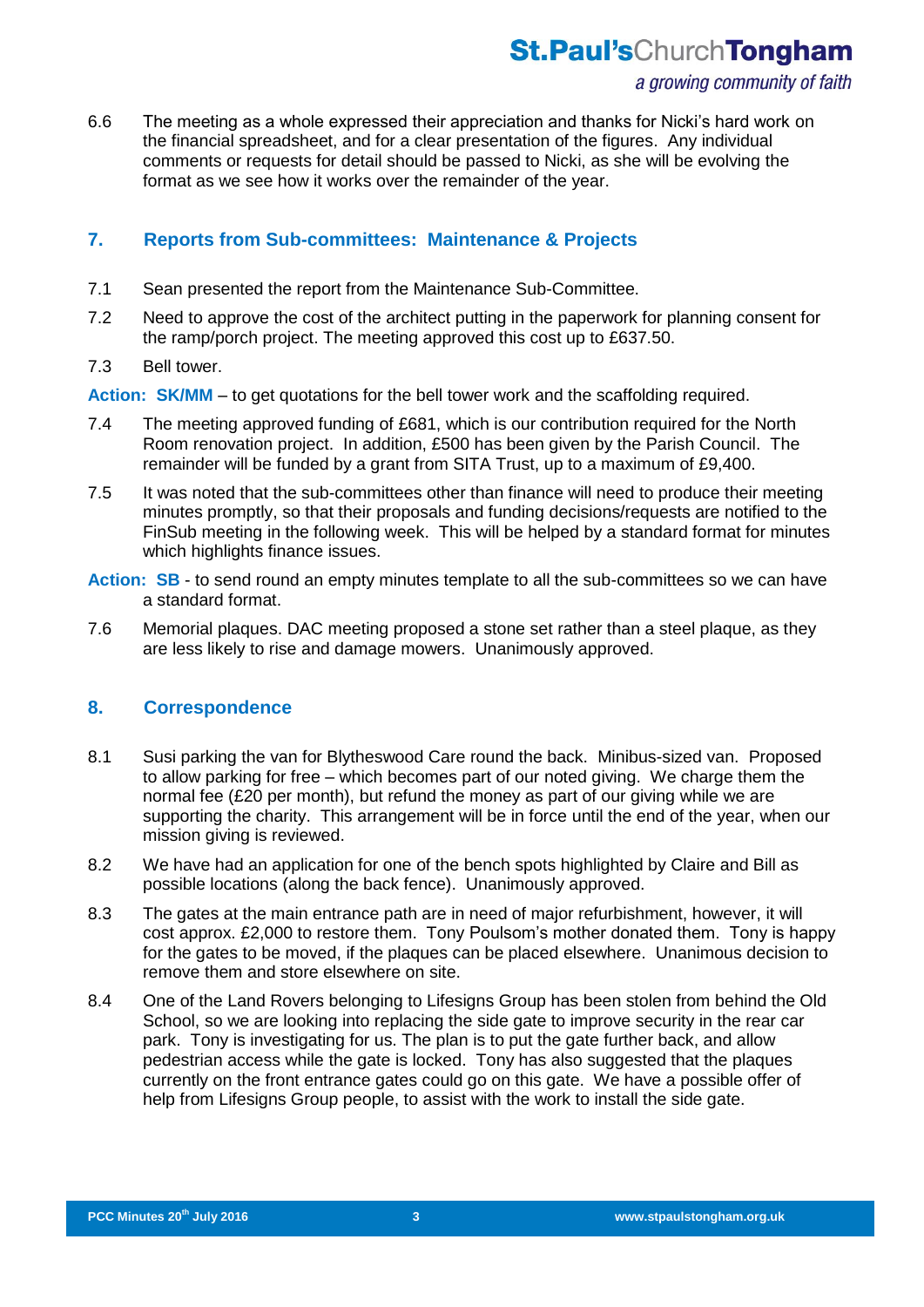### **9. Future PCC / Sub-Committee Meetings**

| <b>Meeting</b> | <b>Date</b>                 | <b>Refreshments</b>    |
|----------------|-----------------------------|------------------------|
| Sub-Cttees     | $w/c$ 12 <sup>th</sup> Sept |                        |
| FinSub         | 19 <sup>th</sup> Sept       |                        |
| <b>PCC</b>     | October 19 <sup>th</sup>    | Nicki and Dave         |
| Sub-Cttees     | $W/c$ 14 <sup>th</sup> Nov  |                        |
| FinSub         | $W/c$ 20 <sup>th</sup> Nov  |                        |
| <b>PCC</b>     | February 8th                | <b>Rutton and Bill</b> |

Please let Sally know if you are unable to provide refreshments on your nominated date, preferably with an alternative volunteer!